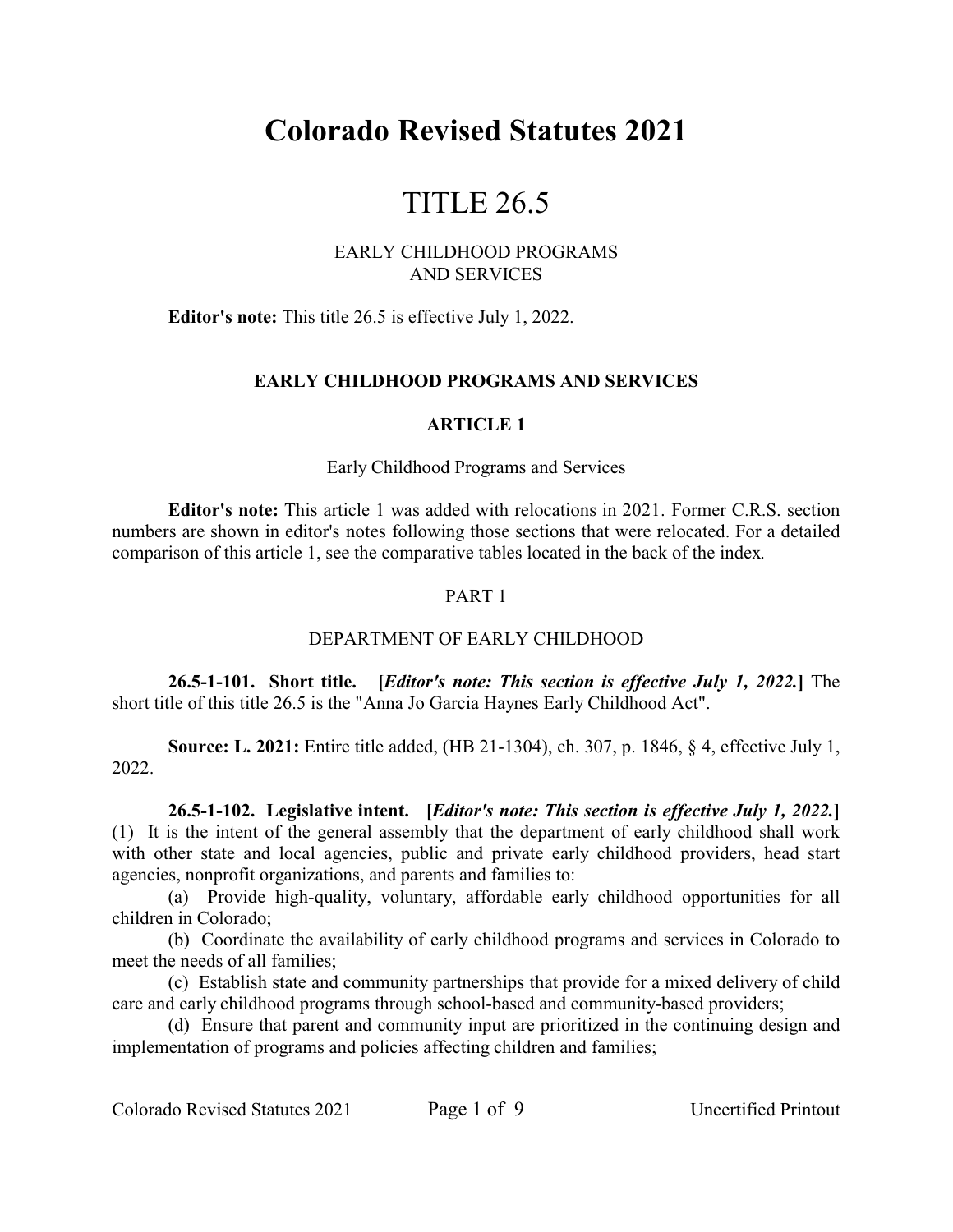(e) Maximize the efficient use of resources to ensure that parents, children, and early childhood program and service providers are prioritized and receive the greatest level of investment and financial support with the lowest possible administrative burden;

(f) Prioritize the equitable delivery of resources and supports for early childhood;

(g) Unify within the department the administration of child care and early learning programs to effectively and efficiently support a streamlined parent and provider experience and to support a diverse array of providers of early childhood care and learning services. Unification of the programs must include:

(I) Development of a common program application process, which, to the extent practicable, is accessible in families' preferred languages, to streamline the eligibility and enrollment experience for families;

(II) Quality program standards that support child development and successful transitions to elementary education and are aligned and integrated with standards from other early care and learning programs; and

(III) Focus on recruitment and retention strategies, including strategies designed to recruit and retain individuals from different cultural backgrounds, and compensation strategies for the early care and learning workforce to elevate and support the workforce across all care and learning settings; and

(h) Improve outcomes for children and families through:

(I) Strategies that support recruitment, training, and compensation of the early childhood workforce, including strategies designed to recruit and retain individuals from different cultural backgrounds;

(II) Implementation of evidence- and practice-based best practices in education, family support, and child development with a focus on continuous improvement and innovation;

(III) Program evaluation for continuous improvement, including monitoring metrics that promote transparency and efficiency of administration, program quality assessment, and child and family outcomes and accountability, which are reported annually and must address removal or reduction of access barriers, realization of administrative or financial efficiencies, and progress toward achieving the department's mission;

(IV) Alignment with state and federal requirements under the state "Exceptional Children's Educational Act", part 1 of article 20 of title 22, and part B and part C of the federal "Individuals with Disabilities Education Act", 20 U.S.C. sec. 1400 et seq., as amended; and

(V) Education and training regarding how to identify and address child and family trauma and support a trauma-informed approach to early childhood.

**Source: L. 2021:** Entire title added, (HB 21-1304), ch. 307, p. 1847, § 4, effective July 1, 2022.

**26.5-1-103. Definitions. [***Editor's note: This section is effective July 1, 2022.***]** As used in this title 26.5, unless the context otherwise requires:

(1) "Department" means the department of early childhood created in section 26.5-1- 104.

(2) "Executive director" means the executive director of the department of early childhood.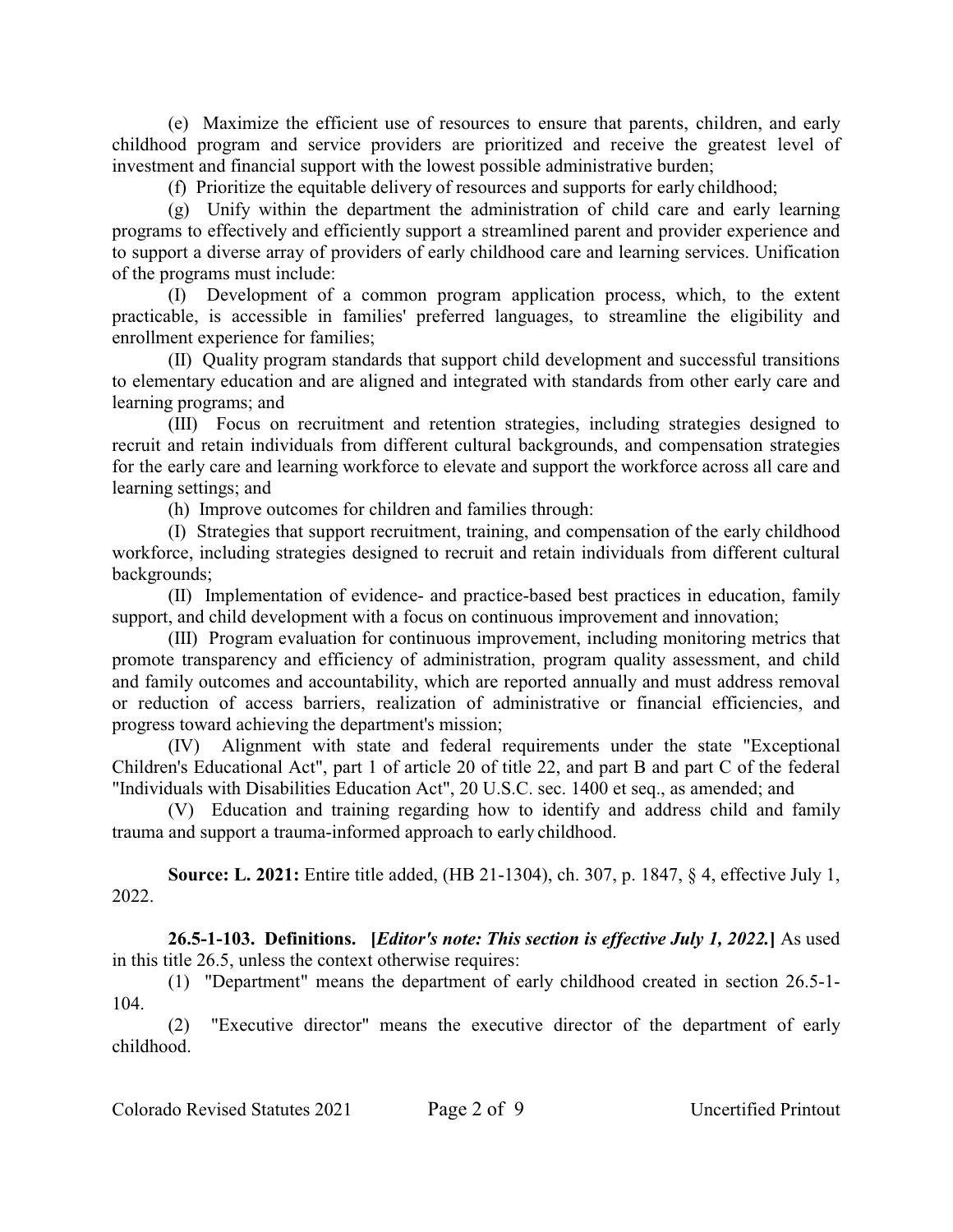**Source: L. 2021:** Entire title added, (HB 21-1304), ch. 307, p. 1848, § 4, effective July 1, 2022.

**26.5-1-104. Department of early childhood - created - executive director - powers, duties, and functions. [***Editor's note: This section is effective July 1, 2022.***]** (1) There is created the department of early childhood, the head of which is the executive director of the department of early childhood, which office is created. The governor shall appoint the executive director, with the consent of the senate, and the executive director serves at the pleasure of the governor. The reappointment of an executive director after an initial election of a governor is subject to the provisions of section 24-20-109. In appointing an executive director, the governor shall make concerted efforts to identify qualified individuals who are representative of the diverse populations of children and families residing in Colorado. The executive director has those powers, duties, and functions prescribed for the heads of principal departments in the "Administrative Organization Act of 1968", article 1 of title 24, and any powers, duties, and functions set forth in this title 26.5.

(2) The department of early childhood consists of an executive director of the department of early childhood and such divisions, sections, other units, and advisory boards as the executive director may establish pursuant to subsection (3) of this section and as may be specified in this title 26.5.

(3) The executive director may establish such divisions, sections, other units, and advisory boards within the department as are necessary for the proper and efficient discharge of the powers, duties, and functions of the department.

(4) The department of early childhood is responsible for administering the functions and programs as set forth in this title 26.5.

(5) The executive director shall establish a work group to identify programs and services that may be addressed in subsequent transition phases and develop a continuing, comprehensive plan for transitioning programs and services to the department, which must include consideration of the fiscal impact of transitioning the programs and services.

**Source: L. 2021:** Entire title added, (HB 21-1304), ch. 307, p. 1848, § 4, effective July 1, 2022.

## PART 2

#### (Reserved)

## PART 3

## EARLY CHILDHOOD LEADERSHIP COMMISSION

**26.5-1-301. Legislative declaration. [***Editor's note: This section is effective July 1, 2022.***]** (1) The general assembly hereby finds that:

(a) Public investments for pregnant women and young children from birth to eight years of age and their families fall behind investments for older Colorado children and lag behind national trends;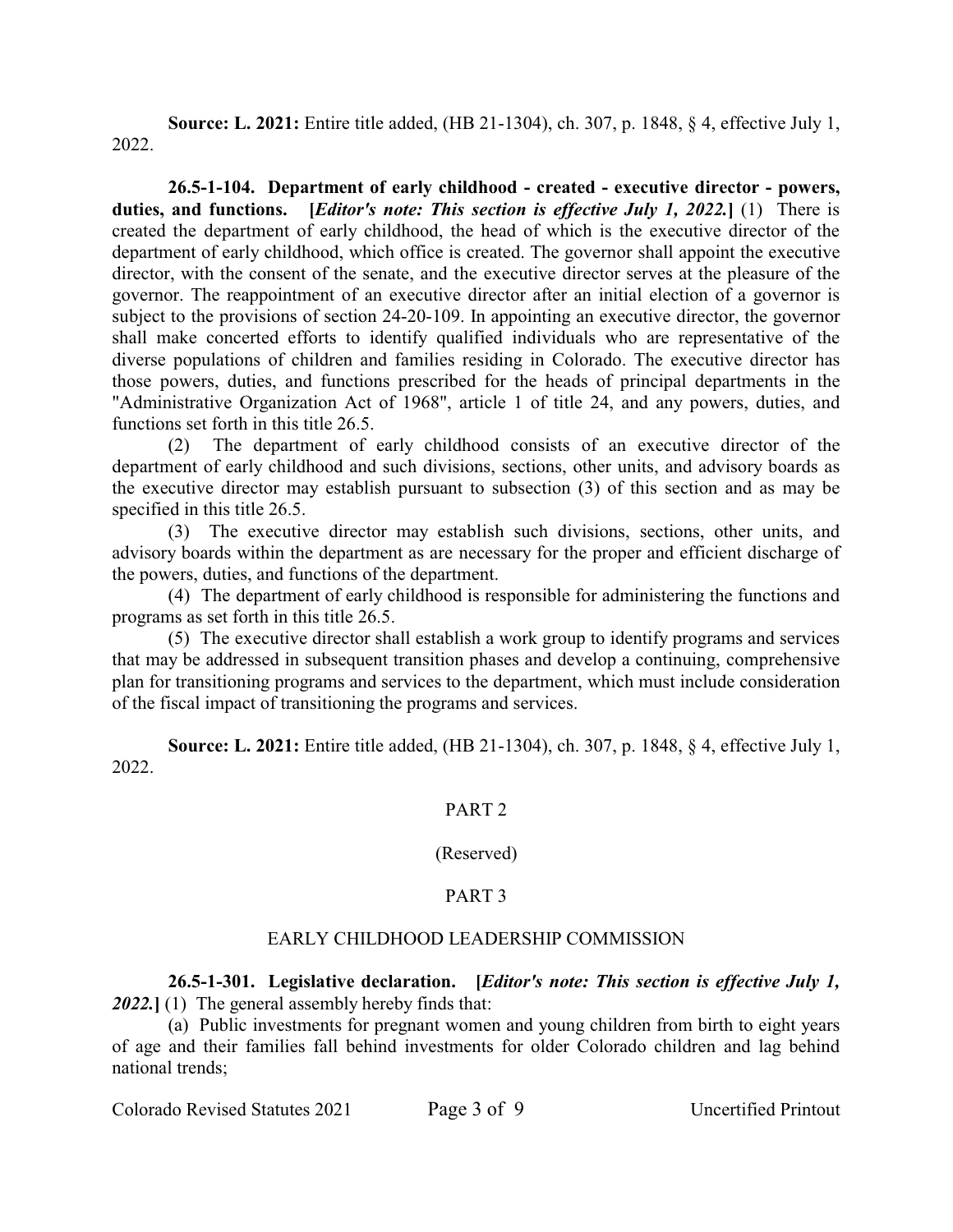(b) For the state's early childhood system to operate effectively, the efforts of the public and private agencies that compose the system must be efficiently coordinated, aligned to state and federal standards, and made accountable across state systems; and

(c) While there are several planning efforts related to early childhood services and collaborative bodies within state and local governments, there is no single venue to allow highlevel decision-making among policy makers, to collectively study recommendations, to facilitate cross-agency collaboration among state agencies, and to make joint policy and funding recommendations.

(2) The general assembly further finds that:

(a) A commission to assist in coordinating services and supports for pregnant women and young children from birth to eight years of age and their families will improve the delivery of those services and improve the educational, health, emotional and mental health, child welfare, and employment outcomes for these children and their families; and

(b) A commission to assist in coordinating the delivery of services and supports for pregnant women and young children and their families will also significantly improve Colorado's workforce and economic development by:

(I) Helping to ensure a healthy, well-educated workforce far into the future;

(II) Supporting those persons who currently provide early childhood services and supports and creating additional employment opportunities;

(III) Supporting parents of young children who need dependable, high-quality child care and supportive services in order to be fully engaged and productive in their jobs; and

(IV) Supporting the market in early childhood services and products as a vibrant element of the state's economy.

(3) The general assembly finds, therefore, that it is essential to create a high-level, interagency, public-private leadership commission to identify opportunities for, and address barriers to, the coordination of federal and state early childhood policies and procedures in order to promote access to programs and services that affect the health and well-being of Colorado's children.

**Source: L. 2021:** Entire title added, (HB 21-1304), ch. 307, p. 1849, § 4, effective July 1, 2022.

**Editor's note:** This section is similar to former § 26-6.2-101 as it existed prior to 2021.

**26.5-1-302. Early childhood leadership commission - created - mission - funding. [***Editor's note: This section is effective July 1, 2022.***]** (1) There is created in the department the early childhood leadership commission, referred to in this part 3 as the "commission". The purpose of the commission is to ensure and advance a comprehensive service delivery system for pregnant women and children from birth to eight years of age using data to improve decisionmaking, alignment, and coordination among federally funded and state-funded services and programs for pregnant women and young children and their families. At a minimum, the comprehensive service delivery system for pregnant women and children and their families must include services in the areas of prenatal health, child health, child mental health, early care and education, and family support and parent education.

(2) The commission consists of up to twenty-one members as follows:

Colorado Revised Statutes 2021 Page 4 of 9 Uncertified Printout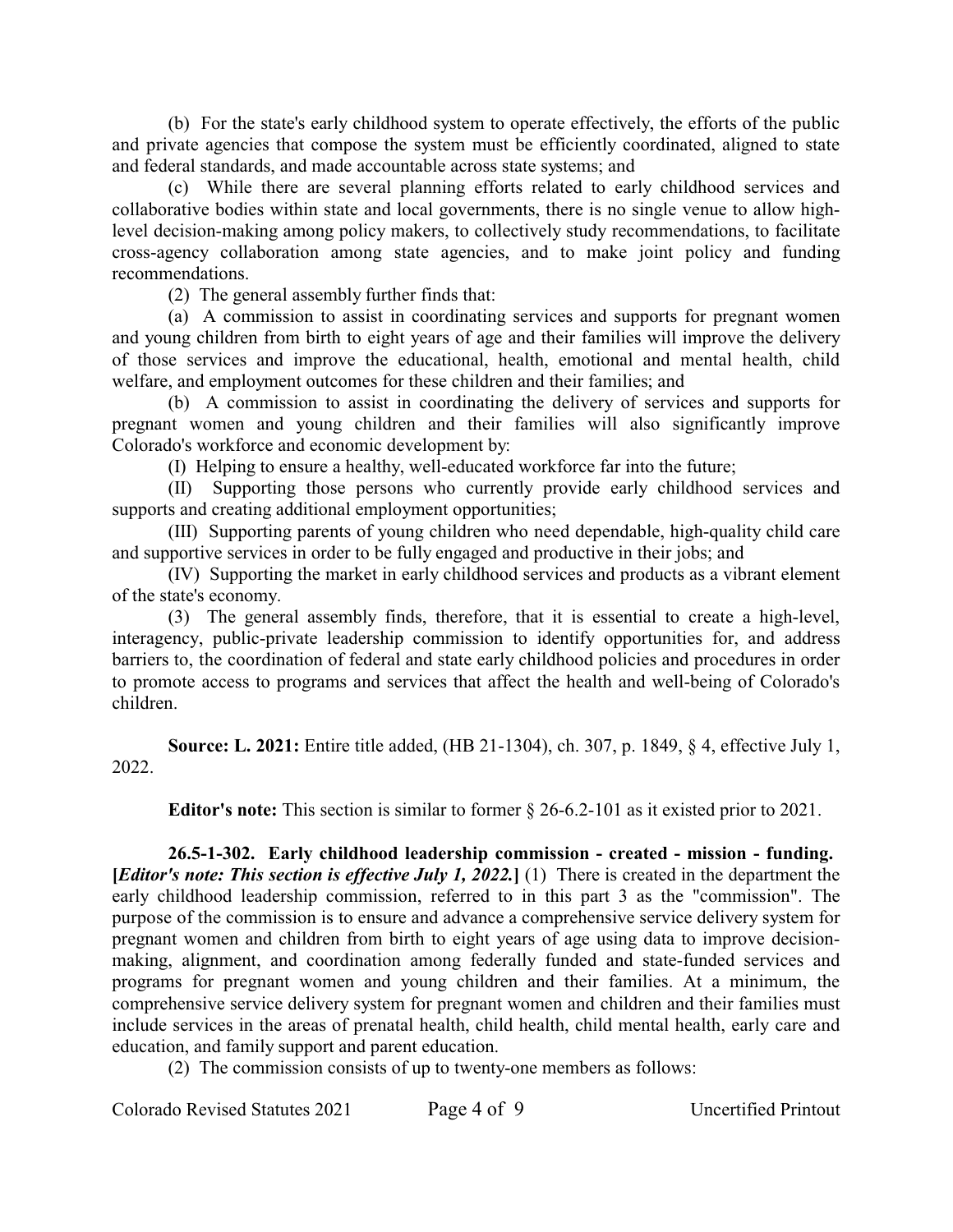(a) The executive directors of each of the following agencies or their designees:

(I) The state department of human services;

(II) The department of public health and environment;

(III) The department of health care policy and financing;

(IV) The department of higher education; and

(V) The department of early childhood;

(b) The commissioner of education or the commissioner's designee;

(c) The head start collaboration office director for Colorado; and

(d) No more than fourteen persons appointed by the governor, which persons collectively have the following expertise, affiliations, or backgrounds:

(I) Representatives of local government groups;

(II) Representatives of school districts;

(III) Providers of early childhood supports and services;

(IV) Representatives of head start agencies;

(V) Persons whose families receive early childhood supports or services;

(VI) Representatives of statewide foundations and nonprofit organizations involved in early childhood issues;

(VII) Members of the business community; and

(VIII) Representatives of the local public health community.

(3) (a) In appointing persons to the commission, the governor shall ensure that the appointed persons reflect the gender balance and ethnic diversity in the state and provide representation from throughout the state and that the commission includes representation of persons with disabilities and those who represent language diversity or support families and children who are dual language learners.

(b) The persons appointed to the commission pursuant to subsection (2)(d) of this section:

(I) Serve at the pleasure of the governor; and

(II) Serve without compensation but may receive reimbursement for reasonable expenses incurred in fulfilling their duties on the commission.

(c) If a vacancy occurs in the positions appointed pursuant to subsection (2)(d) of this section, the governor shall appoint a person to fill the vacancy.

(4) The governor shall appoint three persons from among the members of the commission, one representing business interests, one representing private, nonprofit entities, and one representing public entities, to serve as co-chairs of the commission. The commission shall meet regularly at the direction of the co-chairs and as often as necessary to fulfill its duties. The co-chairs may appoint working groups and subcommittees to assist the commission in its work or to address specific issues. The working groups and subcommittees, at the discretion of the cochairs, may consist of any combination of members of the commission and other persons from the community.

(5) The commission, in collaboration with the executive director of the department, may appoint a director to assist the commission in fulfilling its duties pursuant to this part 3. The director may appoint such additional persons as may be necessary to assist the commission.

(6) The governor's office, the department, and the other agencies represented on the commission may, at the request of the commission and within existing appropriations, provide necessary support to the commission, including but not limited to administrative support, data,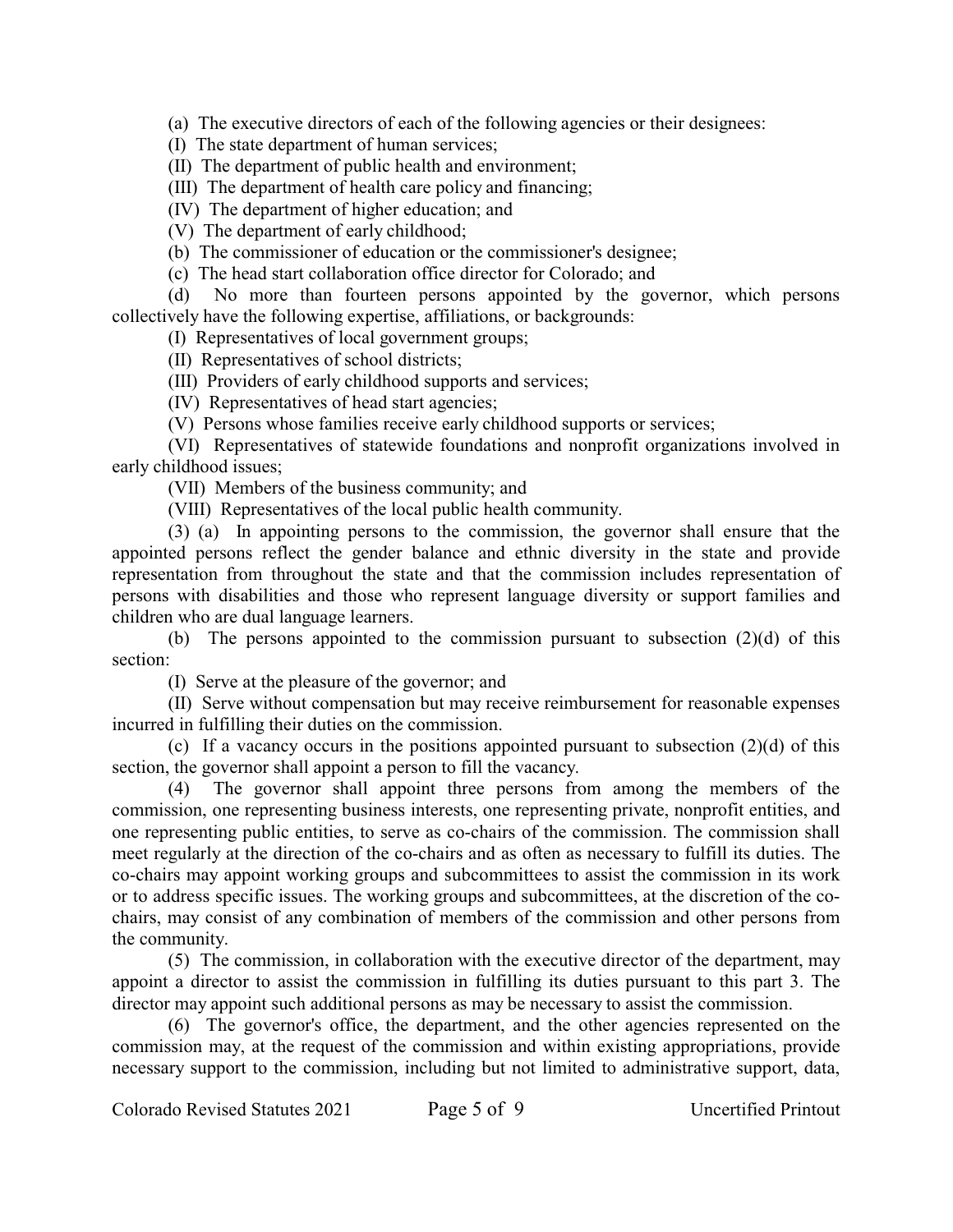and other analytical information. In addition, the commission may seek, accept, and expend gifts, grants, or donations from public or private sources to the extent necessary to cover the expenses of the commission.

**Source: L. 2021:** Entire title added, (HB 21-1304), ch. 307, p. 1850, § 4, effective July 1, 2022.

**Editor's note:** This section is similar to former § 26-6.2-103 as it existed prior to 2021.

**26.5-1-303. Early childhood leadership commission - duties. [***Editor's note: This section is effective July 1, 2022.***]** (1) In addition to any other duties specified in law, the commission has the following duties:

(a) To identify opportunities for, and barriers to, the alignment of standards, rules, policies, and procedures across programs and agencies that support young children and to recommend to the appropriate committees of reference of the general assembly pursuant to part 2 of article 7 of title 2 and to government and nonprofit agencies and policy boards changes to enhance the alignment and provision of services and supports for pregnant women and young children and their families;

(b) To advise and make recommendations to the department and to other relevant early childhood entities concerning implementation of the early childhood Colorado framework;

(c) To assist public and private agencies in coordinating efforts on behalf of pregnant women and children and their families, including securing funding and additional investments for services, programs, and access to these services and programs for children and their families;

(d) To consider and recommend waivers from state regulations on behalf of early childhood councils as provided in section 26-6.5-104 (1);

(e) To monitor the ongoing development, promotion, and implementation of:

(I) A quality, cohesive professional development and career advancement system;

(II) High-quality, comprehensive early learning standards; and

(III) The sharing and use of common data for planning and accountability among early childhood programs;

(f) To develop strategies and monitor efforts concerning:

(I) Increasing children's school readiness;

(II) Increasing participation in and access to child care and early education programs; and

(III) Promoting family and community engagement in children's early education and development.

(2) In fulfilling its duties, the commission shall collaborate, at a minimum, with:

(a) Members of the early childhood councils established pursuant to section 26-6.5-103; and

(b) Any other boards, commissions, and councils that address services and supports for pregnant women and young children.

**Source: L. 2021:** Entire title added, (HB 21-1304), ch. 307, p. 1852, § 4, effective July 1, 2022.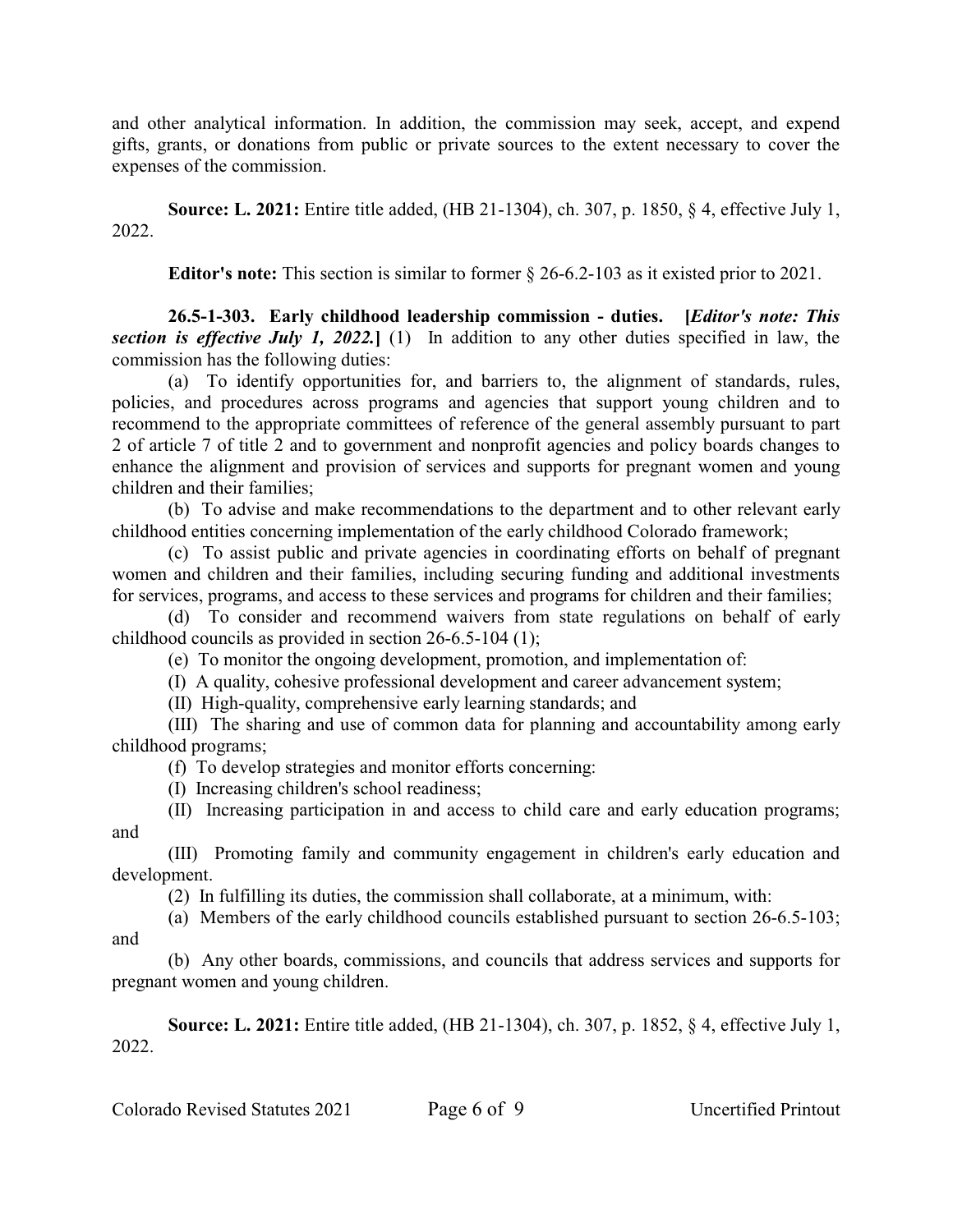**Editor's note:** This section is similar to former § 26-6.2-104 as it existed prior to 2021.

**26.5-1-304. Repeal of part.** This part 3 is repealed, effective September 1, 2023. Before its repeal, the commission is subject to review in accordance with section 2-3-1203.

**Source: L. 2021:** Entire title added, (HB 21-1304), ch. 307, p. 1853, § 4, effective July 1, 2022.

**Editor's note:** This section is similar to former § 26-6.2-106 as it existed prior to 2021.

### PART 4

### EARLY CHILDHOOD AND SCHOOL READINESS LEGISLATIVE COMMISSION

**26.5-1-401. Short title. [***Editor's note: This section is effective July 1, 2022.***]** The short title of this part 4 is the "Early Childhood and School Readiness Legislative Commission Act".

**Source: L. 2021:** Entire title added, (HB 21-1304), ch. 307, p. 1853, § 4, effective July 1, 2022.

**Editor's note:** This section is similar to former § 26-6.5-201 as it existed prior to 2021.

**26.5-1-402. Legislative declaration. [***Editor's note: This section is effective July 1, 2022.***]** (1) The general assembly finds that:

(a) The most economically efficient time to develop children's skills and social abilities is in the very early years when developmental education across all of the four domains of early learning, family support and education, health care, social-emotional health, and mental health, can have the most effect;

(b) Children, families, and society benefit from quality investments in early childhood development and learning. Comprehensive early childhood development provides children and their families with the resources they need for early nurturing and for early language development and learning experiences and the physical health supports they need to help them arrive at school thriving and ready to learn.

(c) High-quality early childhood care and learning during the crucial growth years from birth to five years of age is necessary to enable children to succeed when they start kindergarten and as they continue their education;

(d) Research demonstrates that parental support and involvement, combined with a highquality preschool education program, increases students' school readiness and achievement in kindergarten and significantly contributes to overcoming the effects of students' varying socioeconomic circumstances; and

(e) Research further shows that improving educational performance through improved school readiness costs much less than special education, remediation, and grade retention.

(2) The general assembly concludes therefore that it is in the best interests of the state to create a legislative commission to meet on a regular basis throughout the year to study issues and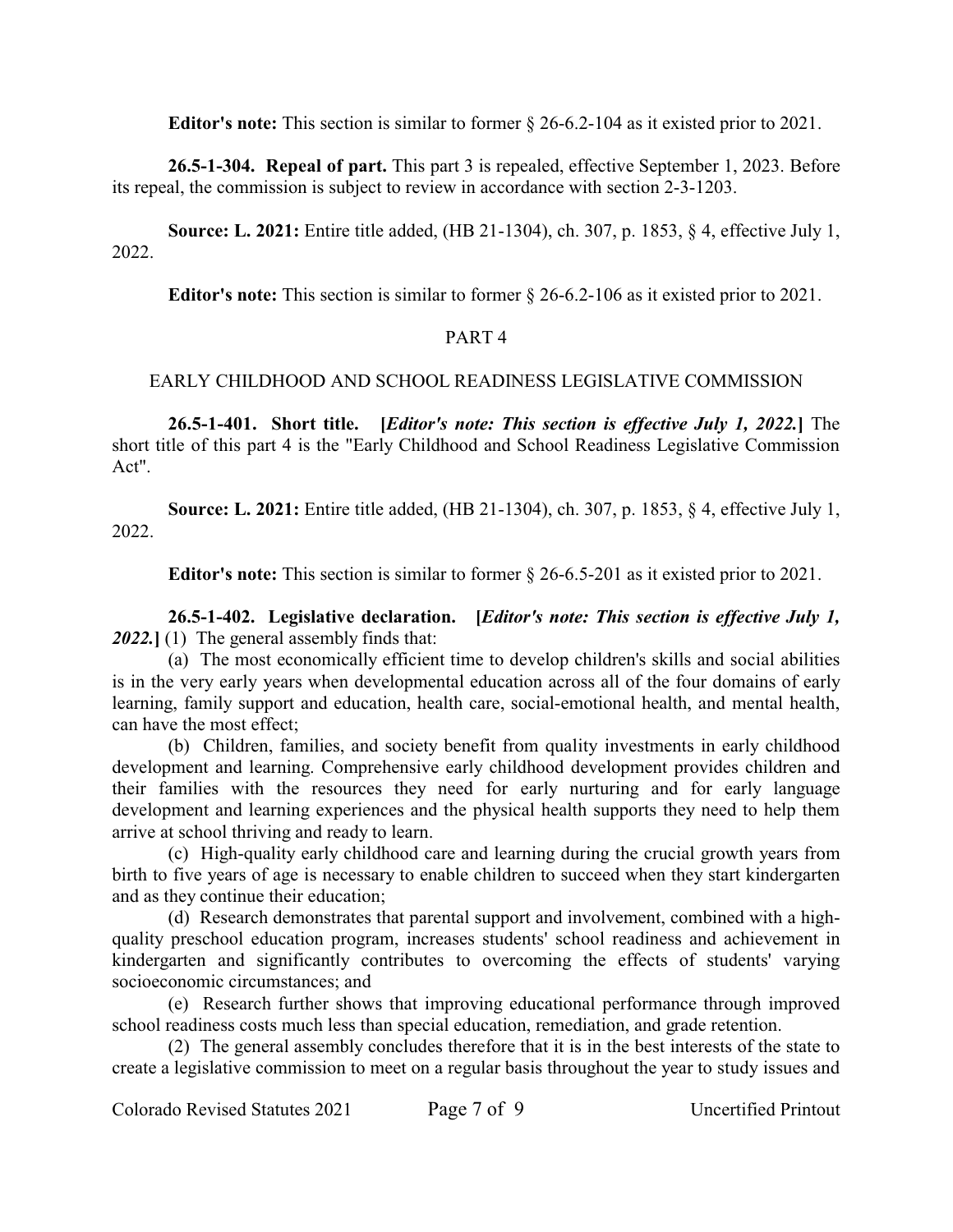recommend legislation concerning early childhood and school readiness, including health care, mental health, parental involvement, family support, child care, and early learning.

**Source: L. 2021:** Entire title added, (HB 21-1304), ch. 307, p. 1853, § 4, effective July 1, 2022.

**Editor's note:** This section is similar to former § 26-6.5-202 as it existed prior to 2021.

**26.5-1-403. Early childhood and school readiness legislative commission - creation membership - duties - funding. [***Editor's note: This section is effective July 1, 2022.***]** (1) (a) There is created a legislative commission for policy improvement related to early childhood and school readiness, including the areas of health, mental health, parental involvement, family support, child care, and early learning, referred to in this part 4 as the "commission".

(b) The commission consists of six members, appointed for terms of three years; except that, of the members first appointed, two members shall be appointed for one-year terms, two members shall be appointed for two-year terms, and two members shall be appointed for threeyear terms. The appointing authorities shall jointly determine which commission members serve reduced terms. Each commission member serves at the pleasure of the applicable appointing authority. Vacancies shall be filled by appointment of the original appointing authority for the remainder of the unexpired term. Initial appointments to the commission shall be made on or before July 1, 2013, as follows:

(I) The president of the senate shall appoint two senators to serve on the commission, one of whom serves on the senate education committee, or any successor committee, and one of whom serves on the senate health and human services committee, or any successor committee;

(II) The minority leader of the senate shall appoint one senator to serve on the commission who also serves on the senate education committee, or any successor committee;

(III) The speaker of the house of representatives shall appoint two representatives to serve on the commission, one of whom serves on the education committee of the house of representatives, or any successor committee, and one of whom serves on the public health care and human services committee of the house of representatives, or any successor committee; and

(IV) The minority leader of the house of representatives shall appoint one representative to serve on the commission who also serves on the education committee of the house of representatives, or any successor committee.

(c) The president of the senate shall select the first chair of the commission, and the speaker of the house of representatives shall select the first vice-chair. The chair and vice-chair must alternate annually thereafter between the two houses. The chair and vice-chair of the commission may establish such organizational and procedural rules as are necessary for the operation of the commission.

(d) The members of the commission must receive compensation and reimbursement for expenses incurred in fulfilling the duties of the commission as provided in section 2-2-326.

(2) (a) The commission may meet up to four times annually. The director of research of the legislative council and the director of the office of legislative legal services shall provide staff assistance to the commission. The commission shall study issues concerning early childhood and school readiness, including but not limited to health care, mental health, parental involvement, family support, child care, and early learning. The commission shall solicit input